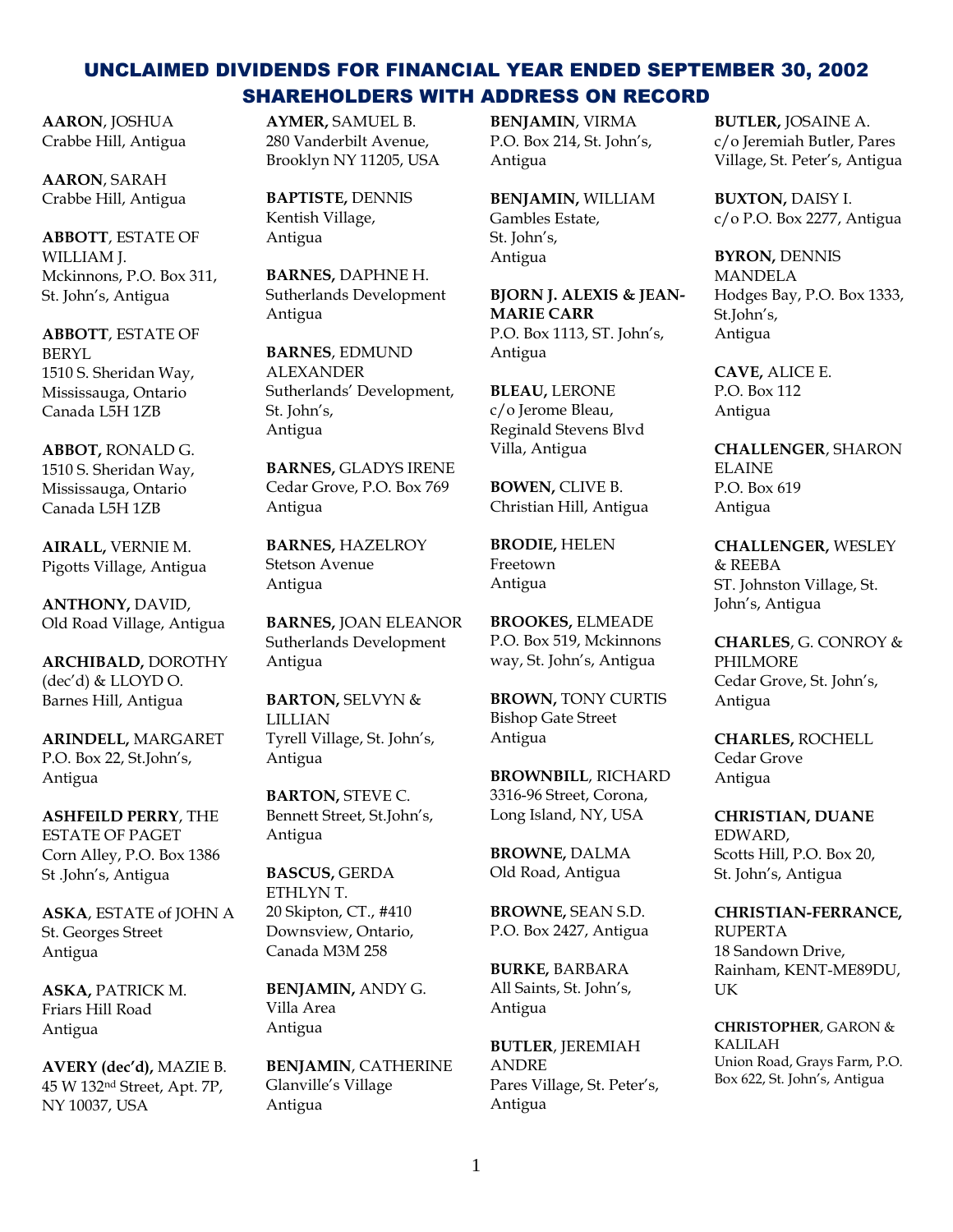**CLARKE,** ESTATE OF **ARTHUR** c/o Enid Clarke, English Harbour, Antigua

**COATES,** LENNOX M. C/o Earl Coates Glanvilles, Antigua

**COCHRANE,** COURTNEE c/o Neil Cochrane, Central Street, Villa Area, St. John's, Antigua

**CONSTANT**, JOHN Willikies Village, St. Philip's, Antigua

**COX**, GREGORY 12 A -2 Virgin Lane, Roseau Dominica

**CRUMPLER**, GIZELLE & **PETERSON**, DEAN I-25 Astoria Boulevard, Apt C, Long Island City, NY 11102, USA

**DAVID,** CARL 33 Huntington Avenue, Scarborough, Toronto Canada

**DAVIS,** D.H. & JOAN I. 11414 Woodson Avenue, Kensington, MD 20895, USA

**DAVIS**, ESTATE OF ETHEL c/o Winifred Barnes, New Street, St. John's, Antigua

**DORSETT**, ANDREW P.O. Box 137, Antigua

**DORSETT**, IVAN P.O. Box 137, Antigua

**DOW**, EDMUND C. P.O. Box 395 Antigua

**EDWARDS,** AUDREY Matthews Road, All Saints, St. John's, Antigua

**EDWARDS,** CLARENCE Flambouyant Ave., Paradise View, P.O. Box 2016, St. John's, Antigua

**EDWARDS,** JULES WAVEL P.O. Box 1488, St.John's, Antigua

**EDWARDS,** KEITH R. & DERRICK O. Sutherlands, Five Islands P.O. Box 238 Antigua

**EDWARDS,** NORMA & DALMAIN P.O. Box 566, Antigua

**EDWARDS,** WALTER P., CAROL A.P. & CLEMENT C/O G. Edwards, Falmouth St. Paul's, Antigua

**EDWARDS**, WILLIAM Clarke's Hill House, Clarke's Hill, St. John's, Antigua

**EPHRAIM**, CARLYLE W. Branch Avenue, St. John's, Antigua

**EPHRAIM,** JOSEPH MCDONALD Michaels Village Antigua

E**PHRAIM,** LESLIE C. Michaels Village Antigua

**EVANSON,** ADRIAN & **YVETTE** Rosedale, Queens NY 11413 USA

**EVANSON**, LORI ANN M. c/o Patrick Evanson, Upper Gambles, St. John's, Antigua

**FERDINAND,** VOISTIN & MURIEL 227 Gwendolyn Rd., Leicester, England

**FERNANDEZ,** ESTATE OF MAUREEN ETHLYN High Street, St.John's, Antigua

**FERRIS,** JAMES C & BELL FERRIS, GLORIA Cedar Grove #9, P.O. Box Coleman Bay, St. Maarten

**FERRIS,** JOYLIN Potters Village, St.John's, Antigua

**FERRIS**, MAURICE L. 80 NE 164 Street N. Miami Beach, FL 33162 **USA** 

**FERRIS,** ROLAND Piggott's Village, Antigua

**FINCH**, EUSTACE A. 17 Kendall Close, Kinyates, Green, Redditch B98 OQH, UK

**FORDE,** MARIA & EREN JOSEPH & JAN BRIGHT Federation Road, Grays Farm, St. John's, Antigua

**FRANCIS,** BONNIFACE Liberta Village Antigua

**FRANCIS,** CARL J. & ALEX R. Sawcolts, St. John's Antigua

**FRANCIS,** GEORGE, Barnes Hill, St.John's, Antigua

**FRANCIS,** GLENN Vivian Richards St Antigua

**FRANCIS,** GEORGE, Barnes Hill, St.John's, Antigua

**FRANCIS,** GLENN Vivian Richards Street, St. John's, Antigua

**FRANCIS,** HEATHER SARAH ANN Christian Hill, St. John's, Antigua

**FRANCIS**, IAN FRANKLYN Christian Hill, St . John's, Antigua

**FRANCIS,** JOHN IVOR L. Christian Hill, St.John's, Antigua

**FRANCIS,** JOSEPH & ELIZABETH & C. **COCHRANE** & P. **FRANCIS** Grays Farm, Antigua

**FRANCIS,** KEITH Urlings Village, St. Mary's Parish, Antigua

**FRANCIS,** NEIL ANDRE Christian Hill, St.John's, Antigua

**FRANCIS,** SYLVESTER P.O. Box 3196, Wickham Street, Ottos, St. John's, Antigua

**FREDERICK,** ALVAN R. (DECD) & ALVIN L. c/o Fitzroy Knight, P.O. Box 211, St. John's Antigua

**GALLOWAY,** CHARLES & MILDRED Grays Farm, Antigua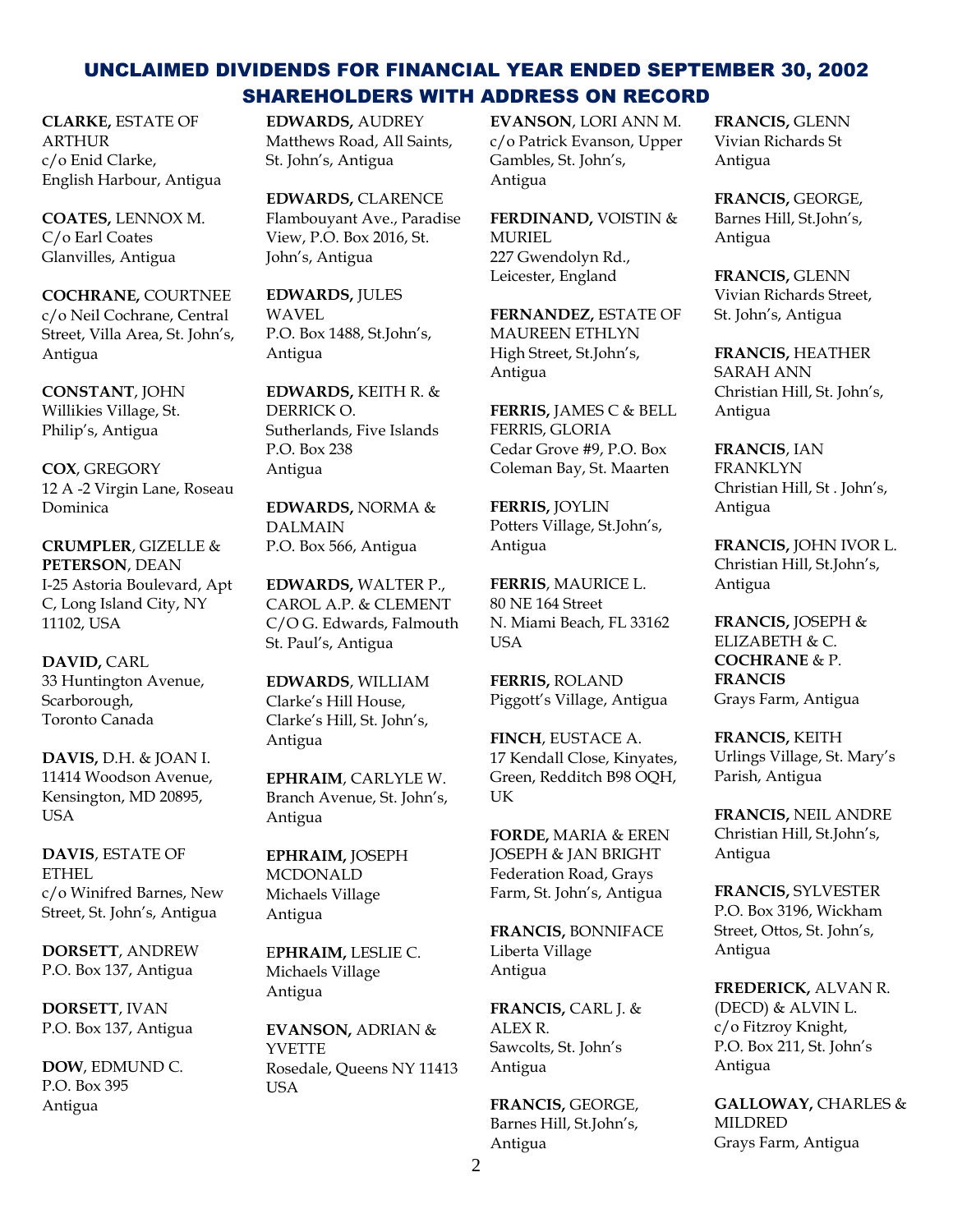**GEORGE,** ELVIS Jennings Village, Antigua

**GEORGE,** ESTATE OF **JOHN** Old Road, St. Mary's Antigua

**GEORGE,** ILVA G. & RICHARD E. Seaton Village, St.John's, Antigua

**GEORGE,** SCHIEVROY & R. PETERSON P.O. Box 45, All Saints Antigua

**GOMES,** KEN C/o Winston Gomes Martins Village, Antigua

**GUMBS,** ORVIL & **AARON,** JOSHUA Crabbe Hill, Antigua

**GOMES,** PAUL QUENTIN 8169-24th Ave. #3 Montreal, Quebec H1Z 3Y9 Canada

**GOMES,** ROBERT ISAAC 8169-24th Ave. #3 Montreal, Quebec H1Z 3Y9 Canada

**GOODWIN,** BRUCE W. Swetes Village, P.O. Box 1401, St. John's, Antigua

**GOODWIN,** DESIREE Upper Gambles, Antigua

**GREAUX**, PIERRE P.O. Box 974, St. John's, Antigua

**GRIFFITH,** JAN KAREN Side Hill, St.John's, Antigua

**GRIFFITH,** STUART GEORGE W. c/o Wilkin Griffith Side Hill, Antigua

**HALL,** JEFFREY ROBERT P.O. Box 710, St. John's, Antigua

**HARRIS,** WHITNEY D.D. Crosbies Antigua

**HECTOR,** INDIRA D & **ARMSTRONG,** ARAH E**.** Bishopgate Street, St.John's, Antigua

**HENDRICKSON**, AUSTIN Parham, St. Peter Antigua

**HENRY,** ARTHUR R. 394-112 Hidden Valley Charlotte Amalie St. Thomas, 00801

**HENRY,** CANUTE L. Willikies Village Antigua

**HENRY**, CARLTON A. Bolans Village Antigua

**HENRY**, CLAYMORE Five Islands, St. John's, Antigua

**HENRY,** FERNELLA Warren Road, Otto's Antigua

**HENRY**, JEROME A. Athill Street, St. John's, Antigua

**HENRY,** JOHN WILLIAM Warren Road, Ottos Antigua

**HENRY,** LESLIE W.A. P.O. Box 8304, St. Thomas 00801, USVI

**HENRY**, RUPERT A & IRIS Martins Rd., Grays Farm, Antigua

**HENRY,** SHERRAN P.O. Box 1102, Antigua

**HESAN,** NICOLA c/o Joseph Fernandez, High Street, St. John's, Antigua

**HEWLETT**, CHARLESWORTH A.S. Powells, P.O. Box 89, St. John's, Antigua

**HILL,** COLLIN & KERI 7 Collanus Court, Etobicoke, Ontario, Canada M9W 6G5

**HILL**, MARYLYN & VERE c/o Wilfred Hill, Parham, St. Peter's, Antigua

**HILL,** VIRGIL, COLIN & BOMLYN P.O. Box 1362, Antigua

**HODGE,** DAVID E. P.O Box 2331 Antigua

**HOLLIMON,** THEREN S. P.O. Box 91 Antigua

**HUMPHREYS,** ROBERT B.  $(\text{Ir.})$ 1229 Winsted Road, Unit #45, Torrington, CT 06790, **USA** 

**ISAAC,** MARZEL 116 Capworth Street, Leyton E 10 7 HE, London, England

**ISAAC,** WILLIAM E. (dec'd), LAURICE T. & VERE E. P.O.BOX 2819 Grand Central Station, New York, N.Y. 10163, USA

**MERCHANT,** IVY D**. &**  SANDRA LUANN **JACOBS** 2445 Homelands Dr. Unit 2, Mississauga Ont. Canada L5K 2C6

**JACKSON,** BEVERLY 43 Bronx River Rd., #8D Yonker, NY 10704-4422 **USA** 

**JACOBS,** FAYE MARIA Buckley's New Ext., St. John's, Antigua

**JACOBS,** LLOYDSTONE F.  $(Ir)$ Old Runway, Antigua

**JACOBS**, YVETTE George Street, Green Bay Antigua

**JAMES**, ELROY S. Christian Street, Grays Hill, Antigua

**JAMES**, GEORGE L.C. P.O. Box 274 Antigua

**JAMES**, HERBERT M. & ARTWELL Bethesda Village Antigua

**JAMES,** JESSICA Parham Town Antigua

**JEREMIAH**, SAMUEL & MARTHA Urlings Village, Antigua

**JEREMY,** YVONNE Pigotts Village, St. George's, Antigua

**JOHN,** HUGH A.M.A. c/o Gene Antonio, All Saints Road, St. John's, Antigua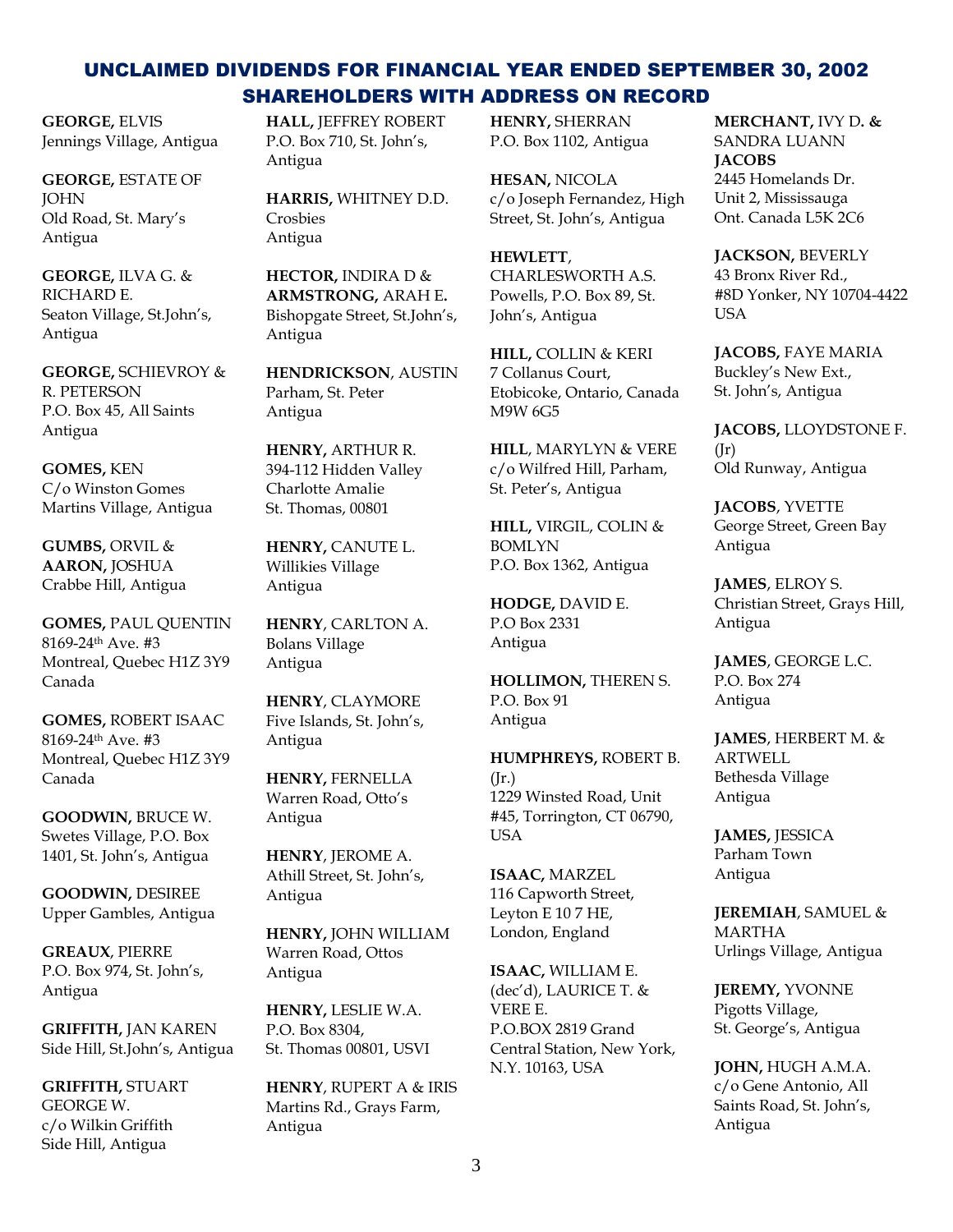**JONAS,** HENRY L. 17 Camacho's Ave., St. John's, Antigua

**JONAS,** GEORGE WILLAM 17 Camacho's Ave., St. John's, Antigua

**JONAS,** JOSHUA M, PASTOR HENSWORTH & VANDAH P.O. Box 1763, St.John's, Antigua

**JONES,** JAMES E. KING 735 Magneta Street, Apt #7D, Bronx, N.Y. 10467, USA

**JONES**, JAMES K. & TRAVEL C. 735 Magneta Street, #7D Bronx NY, New York 10467, USA

**JOSEPH,** CHARLES SAMUEL Radio Range, P.O. Box 1043, St. John's, Antigua

**JOSEPH,** CORTWRIGHT C/o Victoria Elliot Bendals Village Antigua

**JOSEPH,** CAREY C/o Victoria Elliot Bendals Village Antigua

**JOSEPH,** DAVID & **CLARENCE** 6733 Bakman Avenue, Apt. 12, North Hollywood CA 91606-1981, USA

**JOSEPH**, HYACINTH P.O. Box 689 St. John's, Antigua

**JOSEPH,** JAMES ALISTON & ELAINE C. Willikies Village, Antigua

**JOSEPH,** KARL A. Bolans Village, Antigua

**JOSEPH**, KEVIN D. & FRESTON Lightfoot West #2, P.O. Box 874, St. John's, Antigua

**JOSEPH,** MICHAEL S.A. 37 Newgate Street, St.John's, Antigua

**JOSEPH**, RONALD E. Bolans Village Antigua

**JOSEPH**, SANDRA G. P.O. Box 3111, St. John's, Antigua

**JOSEPH**, SONIA Bolans Village, St. John's, Antigua

**JOSIAH,** DESRIE L. 6936 N. Autumn Avenue Clovis, CA 93619 USA

**KING**, EBONY Bolans, St. John's, Antigua

**KING,** SELWYN & NADIA Parham, Antigua

**KNOWLES,** ESTATE of NOEL Clare Hall, St. John's, Antigua

**LAKE,** EUSTACE S. P.O. Box 1212, Antigua

**LAKE,** MARY J & AYOKA NOEL 1223 Troy Ave, Brooklyn 11203, U.S.A

**LAKE,** TED ROGER Villa Area, Antigua

**LAMBERT**, GAYE P.O. Box 1275, St. John's, Antigua

**LAWRENCE**, AMABEL Cooks Hill, St. John's, Antigua

**LAWRENCE,** MATTHIAS I & EMILY 27 Gallivan Blvd., Dorchester MA 02124-4516

**LETT,** GEORGE c/o Mrs. F. Griffith I.T.C., Church Street, St.John's, Antigua

**LEWIS**, GEORGETTA Barnes Hill, Antigua

**LEWIS**, NOTA Barnes Hill, Antigua

**LEWIS,** MARY S. Old Road, St. Mary's, Antigua

**LEWIS,** QUENTIN Barnes Hill, St. John's, Antigua

**LEWIS,** SAMUEL WALTER Central Street, Villa Area St. John's, Antigua

**MANNIX,** FERNIE I. P.O. Box 530, St. John's Antigua

**MARSH,** HELEN A. & HARRIS, RUDOLPH Five Islands, St. John's Antigua

**MARSH,** HUGH MILLINGTON English Harbour St. Paul's Antigua

**MARTIN,** ALBERTO W. P.O. Box 2612, Wireless, Antigua

**MARTIN,** CORTWRIGHT D.69 St. James Road, Stratford, London E15 IRN

**MARTIN,** CHRISTOPHER GILES 104 Balaam St. Plaiston, London E13, England

**MARTIN,** DON TERRY Kentish Road, St. John's, Antigua

**MARTIN**, ERNEST M. c/o E. Dickenson St. George Street, St. John's Antigua

**MARTIN**, FABIAN FITZGERALD Michaels Village, P.O. Box 218, St. John's, Antigua

**MARTIN (Jr.),** GEORGE I.W. Lionel Hurst Street, P.O. Box1800 St. John's Antigua

**MARTIN**, JOHN SWAIN Kentish Road St. John's Antigua

**MARTIN,** JOSEPH IGNATIUS P.O. Box 218 St. John's Antigua

**MARTIN,** LESROY ALEXANDER Kentish Road St. John's Antigua

**MARTIN**, TYRONE (HUBERT A.) 456 Rutland Street Westbury, NY 11590 **USA**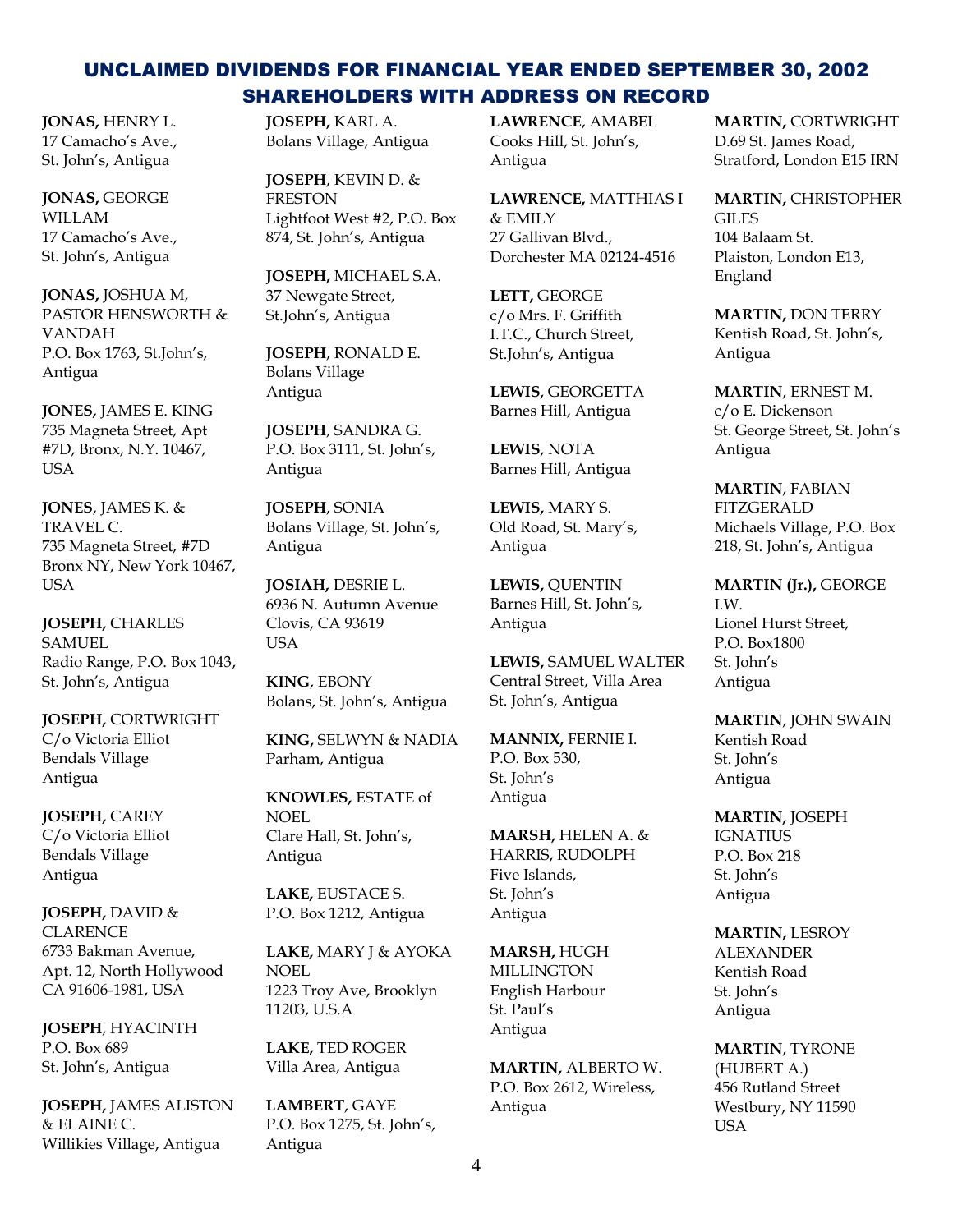**MASON,** CHARMAINE South Street, St. John's, Antigua

**MASON**, GENE South Street St. John's, Antigua

**MASON,** OSCAR & TERRY EDWARDS South Street, St. John's, Antigua

**MASSIAH,** THE ESTATE OF MAUREEN R. P.O. Box 858, St. John's, Antigua

**MATTHEW,** CALVIN BARRYMORE Tinning Village, St. John's, Antigua

**MATTHEW,** GEORGE M. Gambles Terrace Antigua

**MATTHEW,** GLENMORE Tinning Village, Antigua

**MAYNARD,** GRETA P.O. Box 24, Antigua

**MCCARTY**, CHRISTOPHER ALEXANDER. P.O. Box 2031 Charlotte Amalie, St. Thomas, USVI 00801

**MCMASTER**, COLLETTE  $&$  ARI ENE Old Parham Road, St. John's, Antigua

**MICHAEL,** ESTATE of DORIS AGATHA St. Mary's Street, Antigua

**MICHAEL,** MARIO L. P.O. Box 477, St. John's, Antigua

**MORRIS**, STEPHANIE E. P.O. Box 2423, ST. John's Antigua

**MURDOCH,** COLIN TREVOR P.O. Box 408, St.John's, Antigua

**MUSSINGTON,** ALEXANDER Jeffrey's Village, Antigua

**MUSSINGTON,** DEVON GLADSTONE Bryson Street, St. John's, Antigua

**MUSSINGTON,** ELAINE Bryson Street, St. John's, Antigua

**MUSSINGTON,** LEONARD Bryson Street, St.John's, Antigua

**MUSSINGTON,**  REGINALD Bryson Street, St.John's, Antigua **MUSSINGTON,** SELINA Bryson Street, St.John's, Antigua

**MYKE,** CLEOTHA AROAH 21 South 14<sup>th</sup> Ave. Mount Vernon, NY 10550 USA

**NANTON,** ALEX RUSSEL 10517 Angelcrest Drive River View Florida, 33569, USA

**NICHOLAS,** DEBBIE FRANCINE Wireless Road, Clare Hall, St. John's, Antigua

**NICHOLAS,** SANDRA ANITA Wireless Road, Clare Hall, St. John's, Antigua

**NICHOLLS,** ESTATE OF YVONNE 62 Fairfield Rd., Ilford , Essex, England

**NORDE,** EDINIZ V.C Carlisle Estate, St. George's, Antigua

**NORDE,** JASON BRIAN Carlisle Estate, St. John's, Antigua

**NORFORD,** ROSEMARIE P.O. Box 473, St. John's, Antigua

**OSBOURNE,** HEATHER & CHERRIE ANN P.O. Box 1672, St. John's, Antigua

**PAIGE,** ROLSTON C. Jr & CHARMAINE L. C/o Rolston Paige, Armstrong Road, Grays Farm, St. John's, Antigua

**PARKER**, CALVIN H. #9 Paynters Paradise, St. Georges, Antigua

**PAUL,** JAMES & CHARLENE.M.G & VALARIE.V 80 Atkinson Road, Custom House, Newham E16 3LS, London, ENG

**PAUL,** JAMES A., A.D.L., P.M.J & ANETTA P.M. 56 Wager Street, BOW London E3 4JE, UK

**PAYNE,** ALICE MARY (dec'd) P.O. Box 194, Antigua

**PAYNE,** JOSEPH E. Bolans, St. Mary's, Antigua

**PAYNE,** JOSEPH N, STARIA & ANDREA P.O. Box 218, The Valley, Anguilla, B.W.I

**PAYNE,** MICHAEL & **SCHOLAR**, JOYCELYN McDonald Street, Ottos, St. John's, Antigua

**PAYTON,** RALPH P.O. Box 109, St.John's, Antigua

**PERRY,** ELDON 24-22-98th Street, East Elmhurst, New York 11369 **USA** 

**PERRY,** MICHELE LUCILLE Corn Alley, P.O. Box 1386, St. John's, Antigua

**PERRY**, PERCIVAL DA COSTA Corn Alley, P.O. Box 1386, St. John's, Antigua

**PHILIP,** DRURY O. 4420 Dereimer Avenue, Bronx NY 10466, USA

**PHILIP,** GLENROY KENSWORTH. Pares Village, Antigua

**PIGOTT**, DAVID CALVIN ARNOLD P.O. Box 271 Antigua

**POTTER,** CRAIG Paradise View Antigua

**PROCTOR,** CORDELLA C. Grays Hill Antigua

**PROCTOR,** EMILE Grays Hill Antigua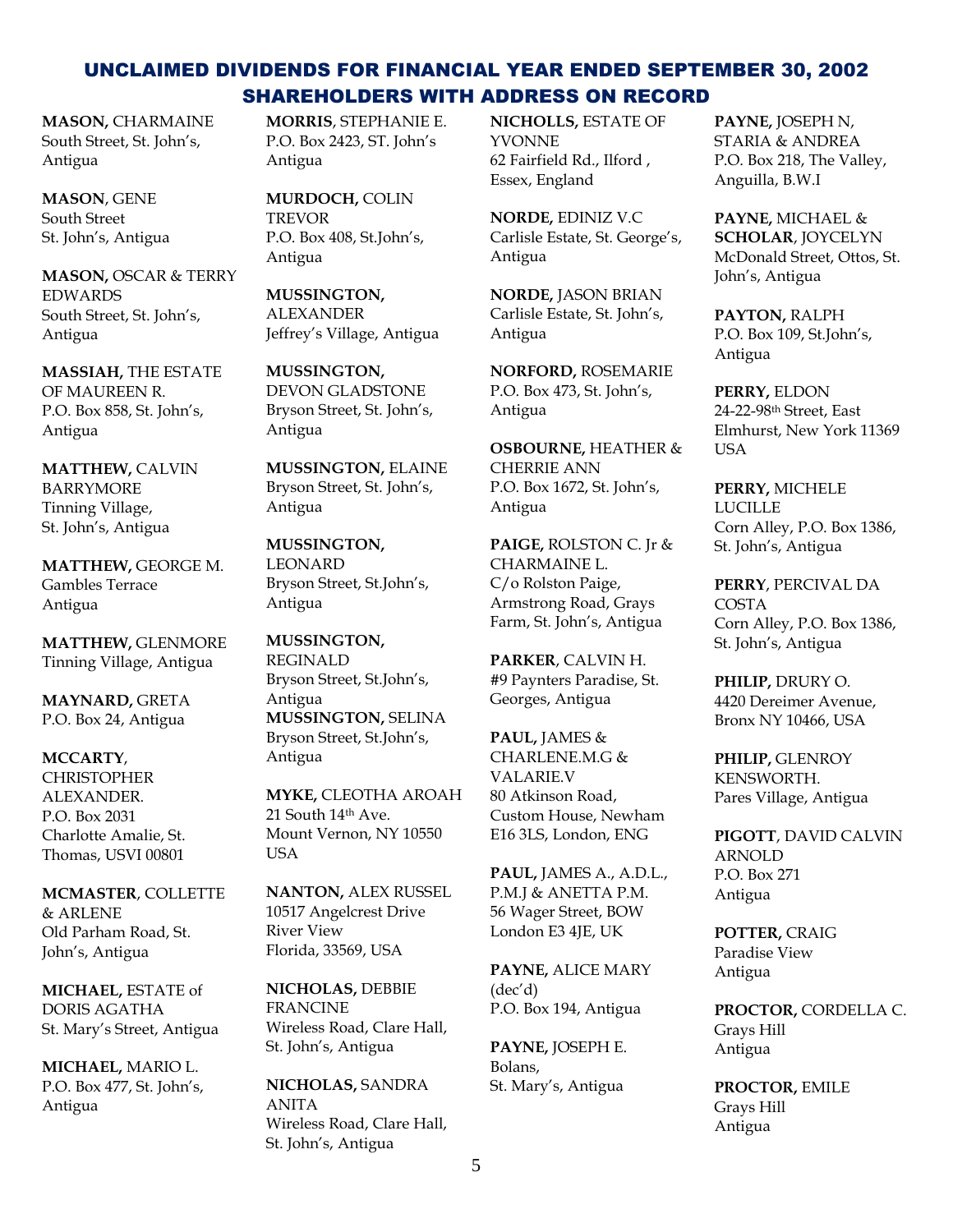**RAEBURN,** ALEXANDER St. Clair Estate Antigua

**RAMSEY,** JEROME L. Willikies Antigua

**RICHARDS**, ALBERT MAXWELL (decd) 14331 SW 97 Lane Miami, Florida 33186, U.S.A

**RICHARDS**, COURTENAY 1711 Straight Path, Lynden Hurst, N.Y. 11757, USA

**RICHARDS,** EDERLE **LOUISE** 44-15 Colden St., Apt 7X, Flushing, N.Y.11355, U.S.A

**RICHARDS,** ELESE 1711 Straight Path Lynden Hurst, NY 11757 **USA** 

**RICHARDS**, JOANN Sea View Farm, St.John's, Antigua

**RICHARDS,** JOY B. 143-29 Barclay Ave. Apt. 5G Flushing NY, 11355 USA

**RICHARDS,** LISA 44-15 Colden St. Apt 7X, Flushing NY, 11355 USA

**RICHARDS,** MONA **CYNTHIA** Cashew Hill, St. John's Antigua

**RICHARDS,** ROMA C. 143-29 Barclay Ave.

Apt. 6G, Flushing NY, 11355 USA

**RICHARDS,** TYRONE A. & YOLAN Christian Street, Grays Hill Antigua

**RICHARDS**, TYRONE A. Christian Street, Grays Hill Antigua

**RICHARDSON,** FRANCES A.D. Cassada Gardens, P.O. Box 986, St.John's, Antigua

**ROBERTS**, FITZGERALD 26817 Chianiana Dr., Wesley Chapel Fl 33544, **USA** 

**ROBERTS,** JUNIOR & CLEMENT Jr. 1205 College Ave., #3B Bronx, NY 10456 USA

**ROBERTS,** SHANE Parham Town, St. Peter's, Antigua

**ROBINSON**, ELMA & AMBROSE, TWANA G. 228 CRESTWOOD DR, NAUGATUCK, CT 06770, USA

**ROBINSON**, ELMA & WILLIAMS, JAAMAL K. 228 CRESTWOOD DR, NAUGATUCK, CT 06770, USA

**ROBINSON,** MAUREEN Lake View Apts #23G 1590 Madison Avenue N.Y., 10092, USA

**ROBINSON,** VANESSA A. C/o JOSEPH ROBINSON New Winthorpes Village Antigua

**RODGERS,** COLLETTE A. P.O. Box 15, St. John's, Antigua

**RODGERS,** YORIE OLIVIA P.O. Box 271, Antigua

**ROYER,** ONIKA 1906 Ben Hogan Circle Orlando, FL 32808 **USA** 

**RYAN,** JASON Bennett Street, Antigua

**RYAN,** SHAWN Bennett Street, Antigua

**SALMON**, VICTOR H. , **WHYTE**, ANDREI L., & SALMON, LINSDAY A., Grays Hill, P.O. Box 661, St. John's, Antigua

**SAMPSON,** AJANAH & **AJANIOUE** P.O. Box 884 Antigua

**SAMPSON**, ANTHONY B (Sr.) P.O. Box 862, St. John's Antigua

**SAMUEL,** CLIFFORD American Road P.O. Box 1010 Antigua

**SAMUEL,** CLIFFORD A & FLOYDE M. P.O. Box 1010 Antigua

**SAMUEL,** CLIFFORD A & **WENDY** P.O. Box 1010 Antigua

**SAMUEL,** GEORGE & DAWN 1105Tinton Avenue, Apt#3, Bronx, New York 10456, **USA** 

**SAMUEL,** JOSHUA Potters Village, St.John's, Antigua

**SAMUEL,** THE ESTATE of **WRENFORD** Gambles Terrace Antigua

**SAMUEL,** STEVEN American Road P.O. Box 1010 Antigua

**SAMUELS**, CLEM Michaels Village Antigua

**SAUNDERS,** BASIL & OLIVE Fort Road Antigua

**SAWYER**, BRIAN AFRON 58 Collingwood Road, Colchester, Essex, England CO3 5AY

**SCHOLAR**, EILEEN & CAROL P.O. Box 922, Jolly Hill, St. Mary's, Antigua

**SCHWARTZ,** HAROLD E. P.O. Box 84 Antigua

**SCHWARTZ,** VILMA P.O. Box 84, Antigua

**SEALY**, JOSEPH HAROLD Tindale Road, St. John's, Antigua **SELWOOD,** ELOISE A. & **MURPHY**, DENISE T. Ottos New Town, Antigua

**SETH,** CHARLES JOSEPH Bethesda Village, Antigua

**SETH,** DORNELLA & **ANDREW**, ANNETTA A. Bethesda, St. Paul, Antigua

**SHAW,** TYRONE P.O. Box 90, Kingshill Christiansted St. Croix 00851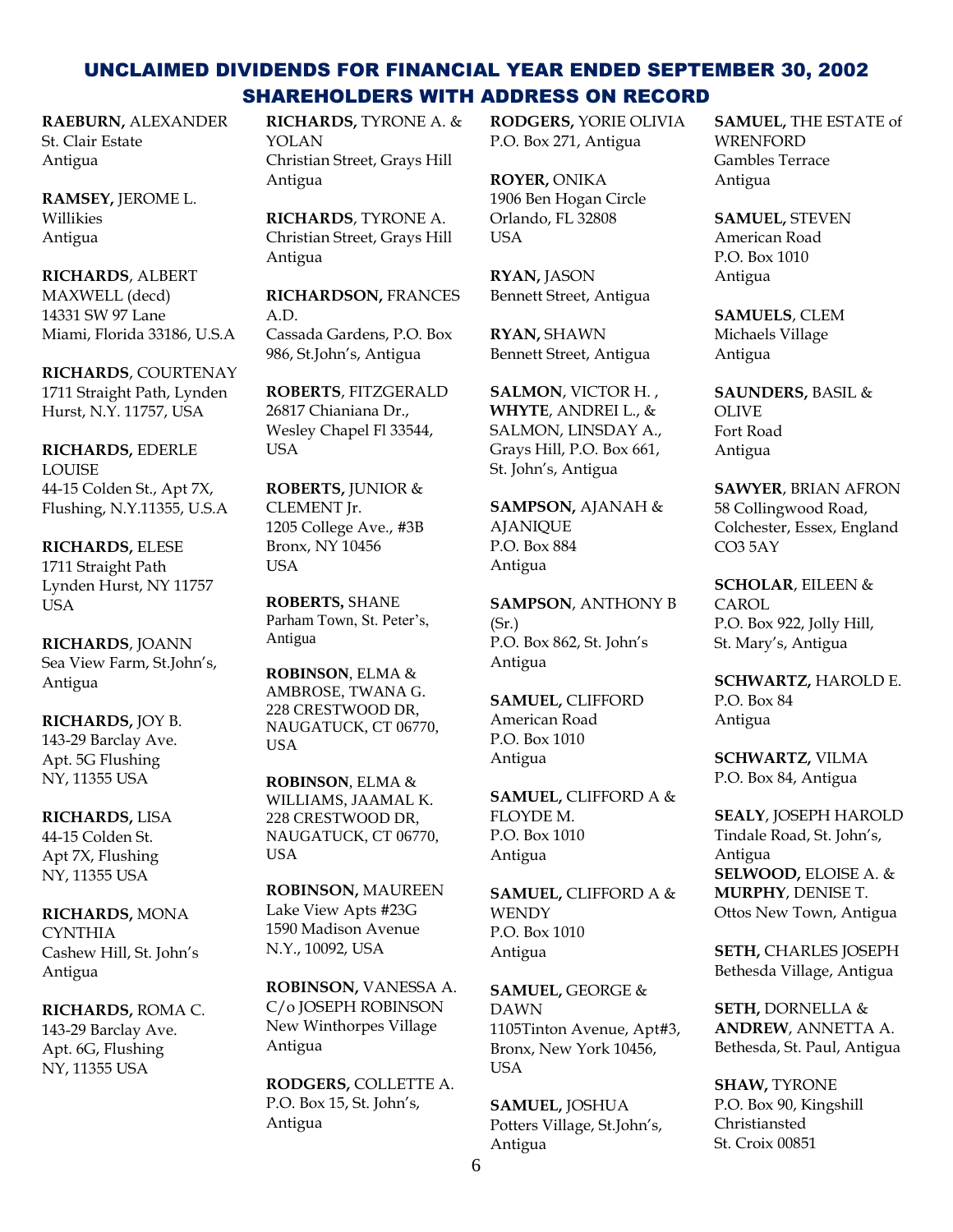**SIMON,** RUSS E.M Fort Road P.O. Box 331, Antigua

**SIMON,** SEAN Bolans, Antigua

**SIMPSON,** PATMORE Freeman's Village Antigua

**SOUTHWELL,** LEONARD W. & LILLIAN P. English Harbor, St. Paul's, Antigua

**SOUTHWELL,** WILBERT J., & YVETTE English Harbour, St. Paul's, Antigua

**SPENCE,** J.R. & **GREAUX,** ELENA G**.** P.O. Box 974, St.John's, Antigua

**SPENCER,** MARIELLA P.O. Box 285, Antigua

**STERLING,** ESTATE of GEORGE MONTIQUE Freeman's Village Antigua

**STEVEN**, SALLY & LLOYD Vine Cottage, Uanfechain Powys, SY22 6UJ,Wales

**STEVENS,** RAYMOND Upper Gambles Antigua

**STEVENS,** ROSALIND D. North Street, ST. John's, Antigua

**STEVENSON**, DAVID W. & CRAIG J.V. Lightfoot, St. George, Antigua

**SYLVAN Jr.,** DAVID P.F.H McKinnon's P.O. Box 1457 Antigua

**SYLVAN,** DAVID, CAROLYN & SHOMARI S.A Mc Kinnons P.O. Box 1457, Antigua

**SYMMONS,** CECELY 15 Anstey House, King Edward Road, Hackney E9 7LS, ENG.

**TEAGUE, THOMAS & CATHERINE** Codrington, Barbuda

**TERRY,** LEROY E.J. 1435 Pensacola Way SE, Calgary, Alberta T2A 2H4 Canada

**THIBOU,** ISCON COX (dec'd) & MURIELLE I. P.O. Box 38, The Valley Anguilla

**THIBOU,** RONALD & SAROJANI P.O. Box 886, Antigua

**THIBOU,** RONALD & **SUNITA** P.O. Box 886, Antigua

**THIBOU,** SAMUEL PERCIVAL Thames Street, Antigua

**THOMAS,** ALBERTINE & **CHARLES**, RANDOLPH Bendals Village, St. John's, Antigua

**THOMAS**, AVONDALE R.S. P.O. Box 1102, Antigua

**THOMAS,** EVERETTE 43 Crofton Park Road, Brockley, London SE4 1AF **THOMAS,** MORIEL A. A. Pigotts Village, St. George Antigua

**THOMAS,** WENTWORTH 533 Grovewood Dr. Gretna LA 70056 USA

**THOMAS-BRODIE,**  ALCAR c/o Glenette Thomas Pares Village, Antigua

**THOMPSON, JACOUELINE** 1227 East 51 Street, Brooklyn, NY 11234, USA

**TOMLINSON,** YVETTE D. Fitches Creek, P.O. Box 1135, Antigua

**TONGE**, THEODORE A. Temple & South Street, St. John's, Antigua

**TREVOR & ROCHELLE KNIGHT; AMBROZINE BENJAMIN** Tindale Road, Antigua

**TULLY,** FAVELL AUSTIN 249-50 148th Ave, Rosedale, NY 11422 USA

**TULLY**, THE ESTATE OF KENDRICK 128 04 Hawtree Creek Rd., South Ozone Park NY 11420, USA

**TULLY,** NATALIE A. 128-04 Hawtree Cr. Rd, South Ozone Park, NY, 11420, USA

**TULLY,** YOLETTE INGRID 128-04 Hawtree CR Rd, South Ozone Park, NY, 11420, USA

**TYSON**, JOHN R. P.O. Box 3754 Christiansted St. Croix USVI 00822

**UNDERWOOD,** ELVEDA Bethesda Village Antigua

**UNDERWOOD,** JOAN H. P.O. Box 462 Antigua

**WALKER,** AUDREY **DAISY** 1311 E New York Ave Brooklyn, NY 11212, USA

**WALKER,** NALDA P.O. Box 3034 Antigua

**WARREN,** STEADMAN J. John Hughes, Antigua

**WARRINGTON, MICHAEL** P.O. Box 520, St. John's Antigua

**WATKINS**, CECIL N. All Saints Village Antigua

**WEHNER**, ESTATE of **GEORGE** Parham Town, Antigua

**WESTON,** ALPHONSO A. & LENORE E. English Harbour Antigua

**WESTON,** GLEN L. & ALLAN English Harbour Antigua

**WHENER,** GARFIELD E. 138 Northdene Road West Knighton, LEC England LE26JH